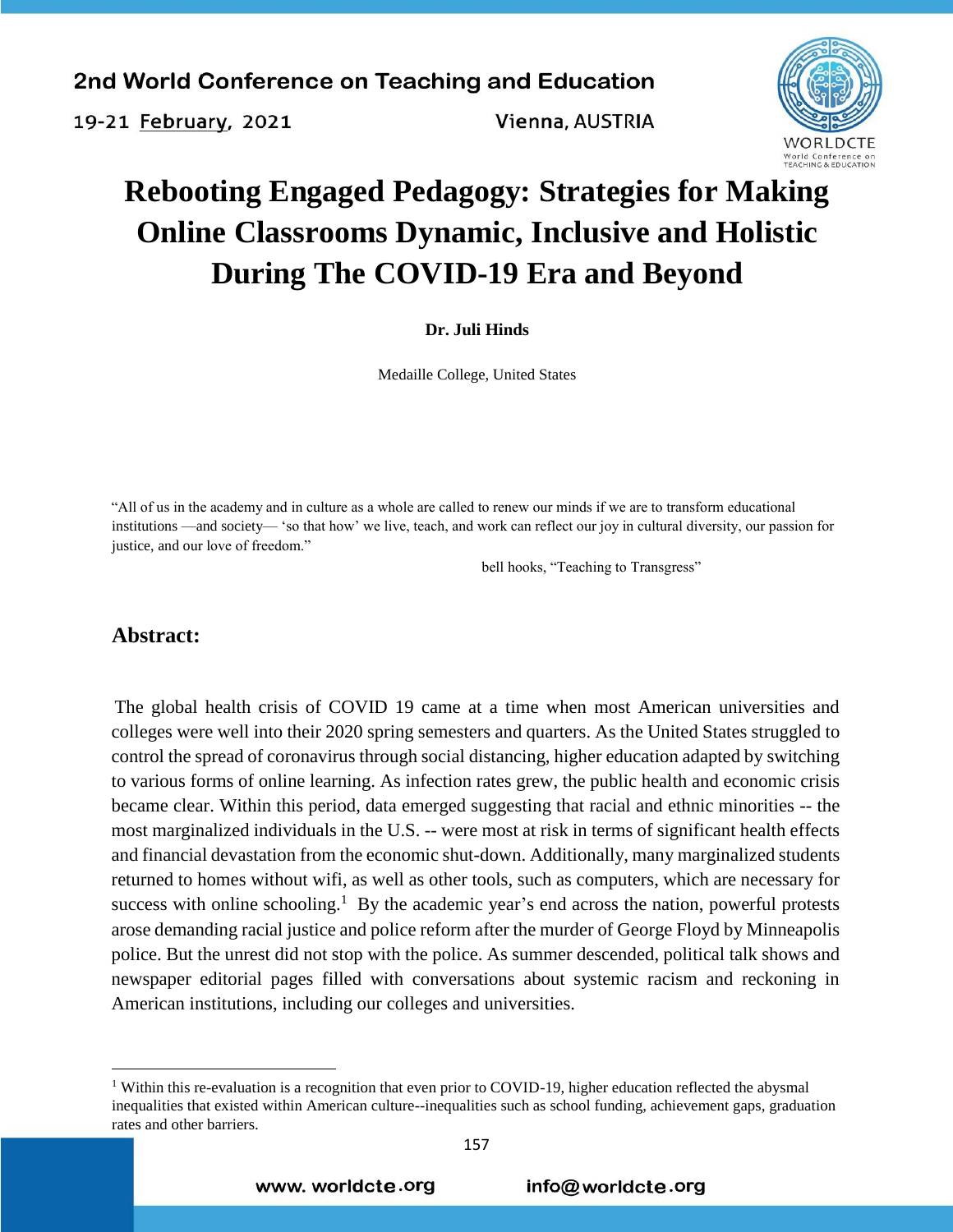### 19-21 February, 2021

 $\overline{a}$ 

#### Vienna, AUSTRIA



 Abruptly, within this social, economic and public health upheaval, educators, many who had not taught remotely, grappled with transitioning to online learning, while, at the same time, fearing that their on-the-ground approach to teaching might be lost. How might instructors craft a remote learning space that could replicate, and perhaps even deepen, the connectivity and vigor of the inperson experience? As an instructor in a communications department, at a small liberal arts college, I sought answers to these questions by looking at online best practices, such as concepts of social presence, and connectivity.<sup>2</sup> I asked myself, how might instructors reimagine our online classroom within the broader cultural reckoning on issues of race, class, gender and power? In pursuit of answers, I turned to an educational scholar whose work continuously inspires me: educator and thinker bell hooks. hooks' Engaged Pedagogy, an educational approach that combines critical race, feminist and multicultural theory, argues for a learning space that at its core is 'engaging' for the students and the teachers, while also serving as 'a site of resistance' against hierarchical rote learning. Social presence and connectivity, core themes in online learning were driven, as by online scholars, much like hooks, that were inspired to create classrooms that feel authentic, engaging and dynamic. Yet, there is a difference. Critical engaged pedagogy is nourished by an agenda, to disrupt teaching hierarchies, actually confront the inequities, and political claims within society. An engaged classroom is not just a place to create community but a space for liberation. For educators who recognize the need to engage with their students, and the social cultural issues surrounding and underpinning our current moment, moving engaged pedagogy online is a place to start. Therefore, while hooks' engaged pedagogy is a powerful framework for higher education practitioners in normal times, I argue that her work is especially pertinent to pandemic-imposed online teaching<sup>3</sup> hooks inspired me to create online classes that were socially connective, and dynamic. Through close engagement with her ideas, I developed a series of online activities based on three of hooks' engaged pedagogical paradigms: 1.) learning as transformative, 2.) learning as rooted in passion and joy, and 3.) learning as situated in a holistic classroom built upon reciprocity. In this article, I explore these three principles within hooks' scholarship. Then, I provide five activities for online teaching that align with the rigor and liberatory purposes of engaged pedagogy. These strategies are intended to help educators rethink, reframe and revitalize their online classrooms now and after the COVID-19 pandemic.

**Keywords:** Engaged Pedagogy, Online learning, Holistic Learning, Critical Race Theory, Gender Theory

158

www. worldcte.org

<sup>2</sup> Oh, CS, Bailenson JN & Welch GF (2018) A Systematic Review of Social Presence: Definition, Antecedents, and Implications.

<sup>&</sup>lt;sup>3</sup> Hooks B (1994) Teaching to Transgress: Education as the practice of freedom Routledge, New York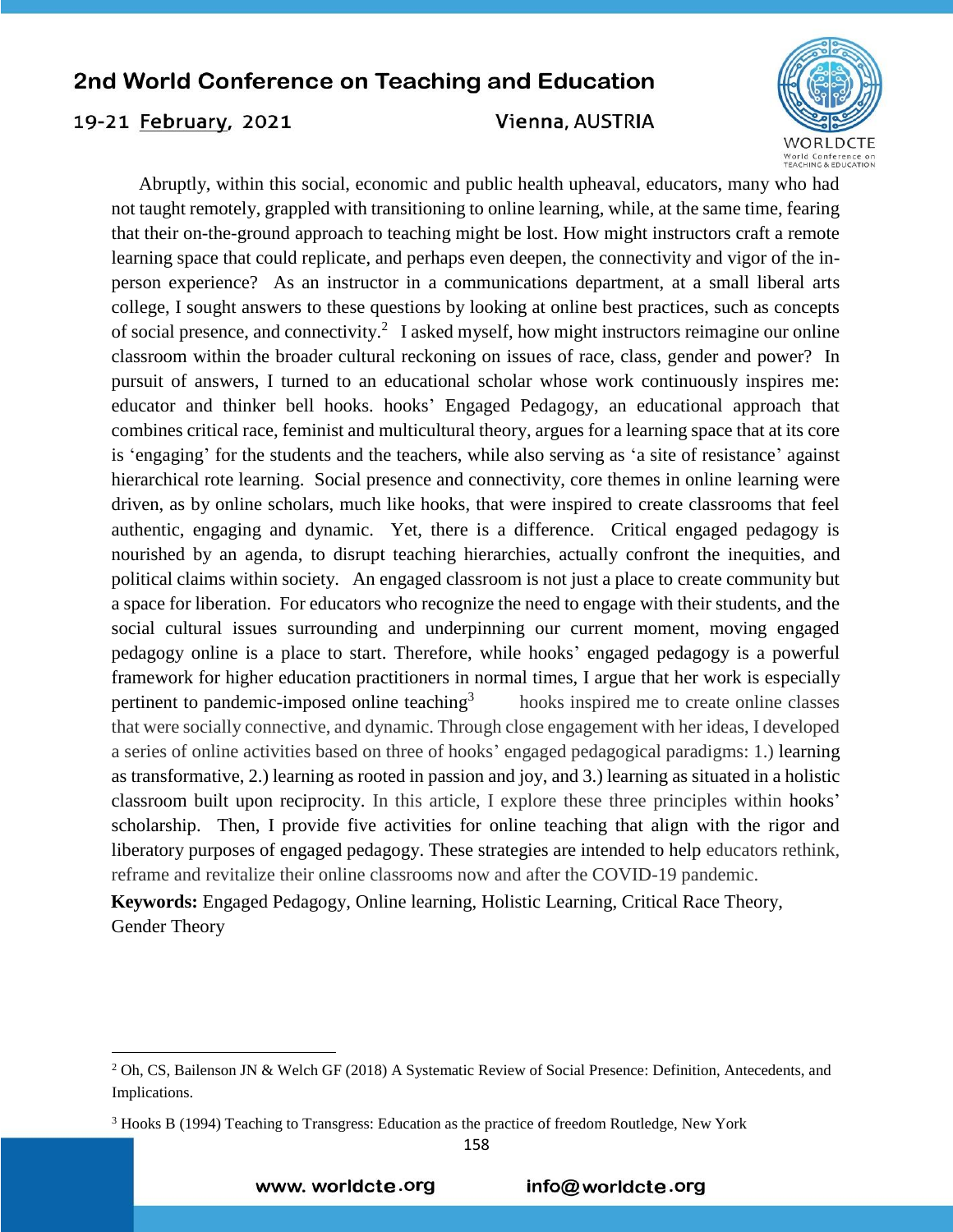19-21 February, 2021

Vienna, AUSTRIA



### **Learning as Transformative**

"We learned early that our devotion to learning, to a life of the mind, was a counterhegemonic act, a fundamental way to resist every strategy of white racist colonization. "bell hooks (3)

 In the engaged classroom, teachers and students are encouraged to bring their unique knowledge, voices and experiences to discussions and their scholarly work. This recognition of a student's particular wisdom runs counter to traditional educational approaches that focus on didactic, hierarchical learning. Professors invested in creating curriculum that confronts inherent biases and systems of oppression must surrender to the idea that they are all knowing authority on every topic. In this way, a teacher, hooks suggest, can see the classroom as "a site of resistance" (2). To teach this way, an instructor must look for opportunities for being vulnerable and sharing first bits of their own stories and struggles so students feel safe to come forward with their own perspective. learning can become transformative as we learn from each other, enriching our understanding of issues such as the intersectionality of class, gender, race, disabilities, and gender orientation. This vulnerability has its limitations, however; such as , Scholar Regina Berry notes that sharing stories "does not alleviate the historical power of the teacher/professor and thereby can limit the freedom of speech in the classroom setting."  $(26)^4$  hooks in response implies that a vigilant awareness of this power shift is met through acknowledgement to her students that "if my knowledge is limited" and a student brings "a combination of facts and experience, then I humble myself and respectfully learn from those who bring this great

gift." (89) In the applied online strategies section *So What*'*s Your Story* and *Open Heart Sessions* exercises build upon this process of learning driven by passion and joy.

### **Learning Driven by Passion and Joy**

 $\overline{a}$ 

The first paradigm that shaped my pedagogy was the classroom should be an exciting place. *bell hooks (7)* hooks' advocacy for joy in learning, "sometimes even fun" for the teacher and the student was unparalleled within "serious" scholarly discourse, where "excitement in higher education" is framed "as potentially disruptive of the atmosphere of seriousness assumed to be essential to the learning process." (7) Yet, to foster transformative learning, a space where students feel safe and encouraged to speak, a teacher must first model this 'unorthodox' position of human passion and joy. A focus on bringing joy to the classroom was hooks' first paradigm within engaged pedagogy, and can be traced to her educational narrative. In her youth she saw excitement as a child learner in a predominately black public school system with black educators in the South. Here hooks' teachers were passionate about learning and echoed the proverbial view of knowledge as power. Her teachers were "on a mission." (2) This insistence on joy spoke to me as an instructor struggling to find the energy to teach four different classes online in the Spring

159

<sup>4</sup> Berry, T. (2010) "Engaged pedagogy and critical race feminism" *Educational Foundations*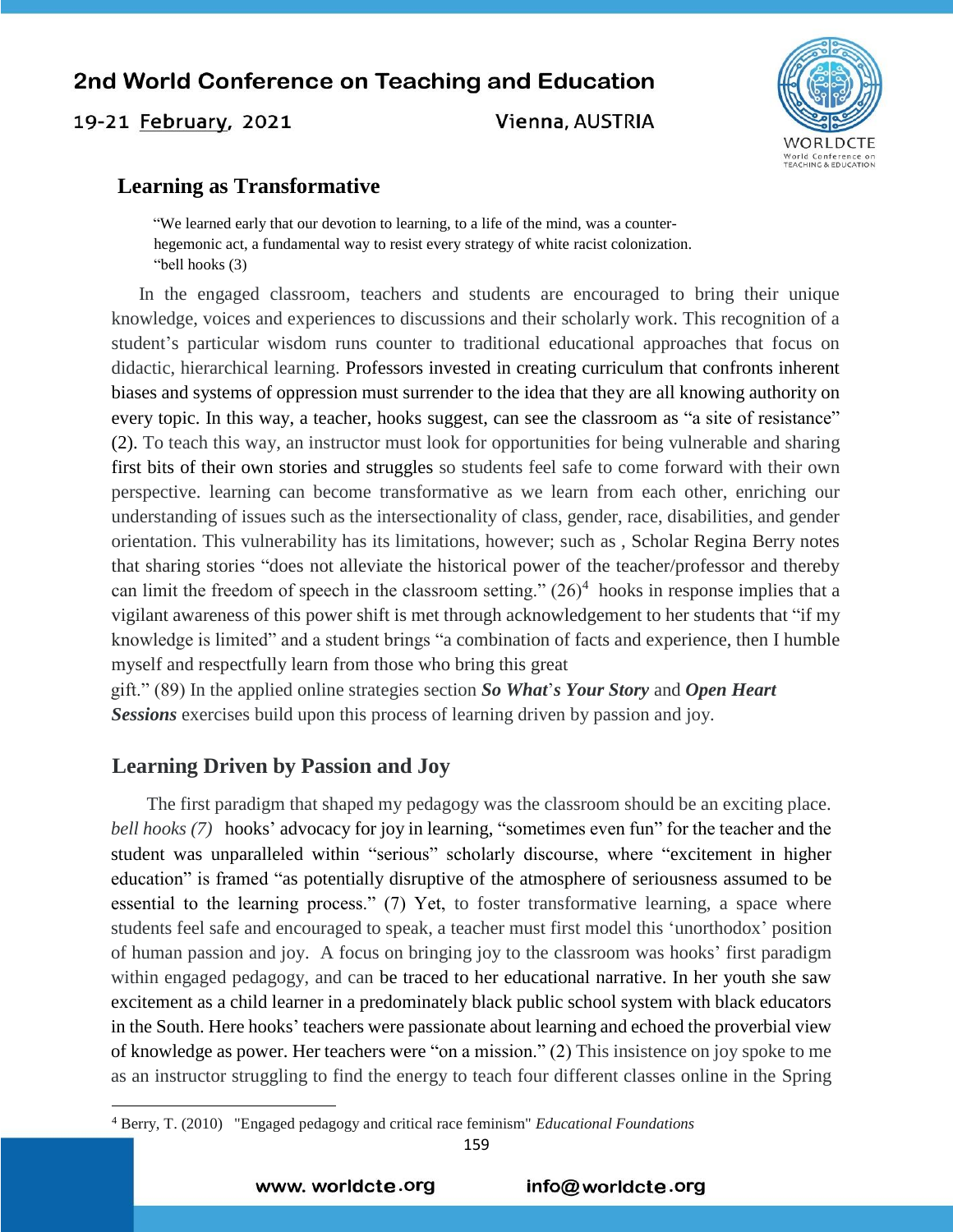19-21 February, 2021

#### Vienna, AUSTRIA



of 2020. hooks give permission to often overworked teachers with less resources to seek ways to bring joy to the classroom. In this perspective, educators are encouraged to focus on themselves so they can then be there for their students. In the online learning strategies section, this passion and joy in the classroom is echoed in the prompts of the *Teacher Welcome Video* and *Thank you for Showing up for Yourself.* These examples are intended to provoke joy**,** which ultimately fuels learning as transformative, and in turn feeds the growth and nourishment of the holistic classroom.

# **The holistic classroom built upon reciprocity.**

Engaged pedagogy does not seek simply to empower students. Any classroom that employs a holistic model of learning will also be a place where teachers grow, and are empowered by the process. bell hooks (21)

 Reciprocity in the learning environment is strengthened with a focus on self-actualization not just for the students but the teacher as well. (21) hooks again leaned into her educational history, this time through her experiences in graduate school, where she witnessed instructors who frequently taught in an unconscious rigid fashion. She writes, "they were not self-actualized, they often used the classroom to enact rituals of control that were about domination and unjust exercise of power." (4) In contrast, engaged instructors strive for authenticity and self-actualization, which necessitates the practice of vulnerability. This joyful co-creation of the classroom experience, rooted in shared vulnerability, ultimately leads to the holistic classroom. In the holistic classroom reciprocity is always in-process.

 Education scholar Lamar L. Johnson provides examples of this productive vulnerability when he discusses bringing his racial identity to the class in an effort to increase students' understanding of course content focused on racial justice work,<sup>5</sup> (5) Additionally, Johnson writes about how vulnerability can be liberatory because the teacher removes the mask of authority and actually presents themselves as a human being with a particular history. In the online learning strategies section, one exercise that encourages this sharing of human experiences is "So What's Your Story." This exercise encourages students to share and listen to one another's stories. This sharing is an essential component of building the holistic classroom because it encourages disclosure, often empowering the students because they gain a sense that their stories matter, and their experiences are valuable to the classroom holistic environment.

### **Your online classroom through five engaged pedagogical strategies.**

 $\overline{a}$ 

<sup>&</sup>lt;sup>5</sup> Johnson, L. (2017) The Racial Hauntings of One Black Male Professor and the Disturbance of the Self(ves): Self-Actualization and Racial Storytelling as Pedagogical Practices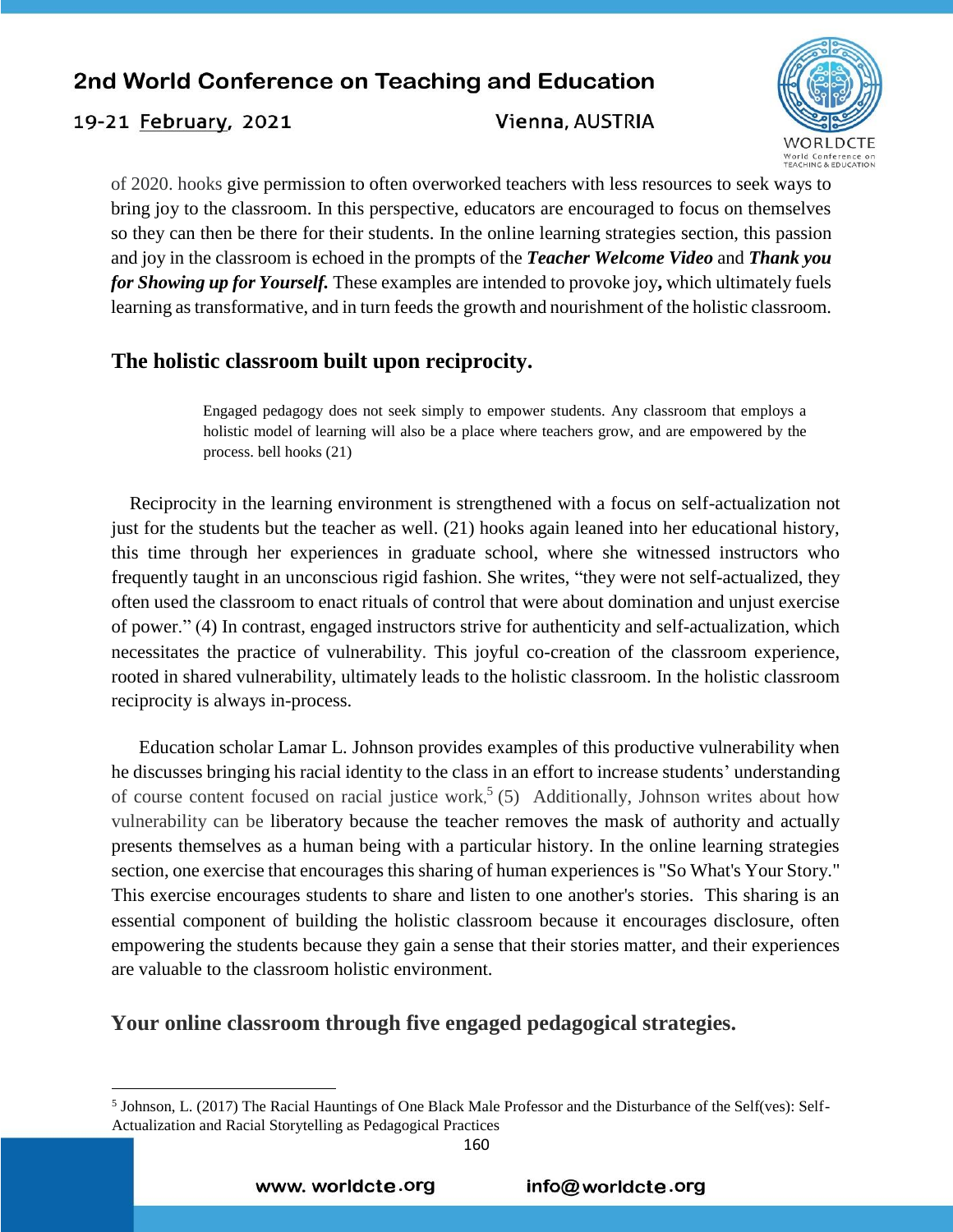### 19-21 February, 2021

#### Vienna, AUSTRIA



 Below, I offer five strategies informed by Engaged Pedagogy that help create online learning environments that are transformative, reclaim teacher and student joy and passion into the learning space, and ultimately foster an inclusive, holistic, and dynamic classroom.

#### **1) Learning as transformative**

#### **So what**'**s your story?**

 In an engaged pedagogical classroom, reciprocity of shared experiences fosters a holistic and inclusive learning space that is often transformative. *So, what*'*s your story* follows hooks' invitation for teachers to encourage student self-expression, while also modeling respect for their classmates' stories. *So, what*'*s your story* also lines up with best online practices of social presence and connectivity. In this activity, which takes place in a synchronous online session, students interview each other in randomly paired-up dyads while the rest of the class listens. Within the dyad, a student queries the other, then they reverse roles. All of the students are provided a list of open-ended questions meant to solicit the descriptive responses. Students are encouraged to approach this assignment not as 'interviews' but as conversations. Question include: *What has*  been your biggest challenge? What would no one suspect about you? What makes you emotional *or excited?* Prior to the start, the teacher reminds students that if they are uncomfortable with a question, they can choose another. Classmates not in the discussion are encouraged to close their eyes and listen for what connects with them. The authenticity of student answers and stories are frequently candid and soulful. Following the *So, what*'*s your story* conversation, the remaining students are encouraged to write positive thoughts or support through the chat-board. This exercise has consistently cultivated community, and student evaluations consistently list it as their favorite.

#### **Open Heart Sessions**

hooks challenges teachers to generate flexible and democratic spaces not just to empower their students but themselves as educators and to offer their own voice and lived experiences. This idea led to *Open Heart Sessions.* In *Open Heart Sessions* the goal is give a student freedom to reveal an aspect of themselves through a mode of their choosing, i.e. a story, poetry, singing a song, a Tik Tok, or movie short. Besides enhancing self-reflection, I found this activity cultivated community, through the shared act of vulnerability. *Open Heart Sessions* is useful in the live classroom, or through a discussion board, where a student uploads the activity. In one of my classes in the spring students decided to share synchronously. The students took turns as moderators, presenting their work through their application screen. One student from Jamaica decided to share several of her favorite poems or quotes from authors of their native country. One quote from actor and activist Grace Jones, fueled rich discussion:

They used to call me Firefly when I was a little girl, and I always tried to figure out why I was being called a firefly. I was really black, black, black from the sun. After being in Jamaica for 13 years, my eyes were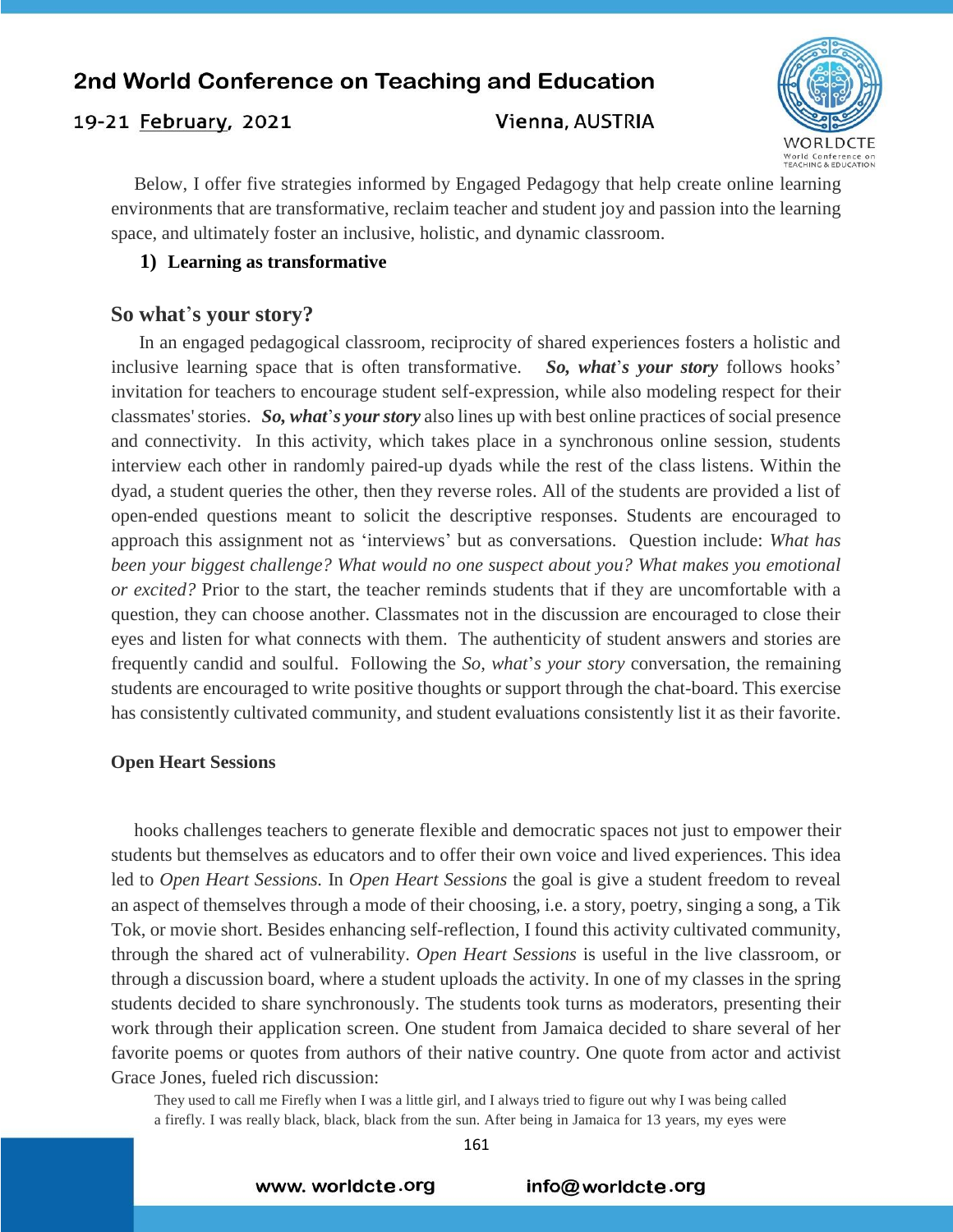#### 19-21 February, 2021

### Vienna, AUSTRIA



really beady and white, and my skin was really black. I must have really looked like a fly. My eyes looked like lights, like stars.

Classmates are encouraged to comment following the share. In this instance, students wrote in the chat board. Some asked, who is Grace Jones? Do you miss Jamaica? This led to open discourse on the influences of place and identity. *Open Heart Sessions* make space for personal expression that nurtures differing ways of knowing. Just as the teacher must reflect and strive to bring their authentic self, the student is encouraged to bring their stories and particular views.

### **Learning driven by passion and joy**

#### **Teachers**' **Welcome Video-Keep It Real!**

"Teaching is a performative act," writes bell hooks:ot in the conventional sense as "spectacle' but as a catalyst for engaging with an audience. (11) One way to engage with students is through a personalized welcoming video. Much like a syllabus offers students an early glimpse of the course, your teacher video is an asynchronous humanized first impression. This is the chance to have fun, to rethink how you bring yourself into the classroom, while also tapping into social presence for the students. As you set up your course for the semester, upload a video of yourself specifically addressing the class. Record it in an environment that feels real, i.e. your home with your cat, or in your office with your favorite movie poster behind you, whatever. The video can provide students with basic details: Where is the syllabus? What to expect on the first day? To what book to buy? Keep the video short, under three minutes or so; this way a student will be tempted to watch. Most importantly be authentic: bring your warmth and enthusiasm. The video does not need to be fancy, in fact shoot from your phone, if possible, it comes off as more human and natural, which counter traditional concepts of educators as rigid purveyors of knowledge. It also models excitement for learning, setting in motion the dynamic classroom. View my welcome video, recorded from my iphone, created for an American Pop Culture course: https:// youtu.be/RRnEdIAQqmo

#### **Thank You for Showing up for Yourselves**

Prior to Covid, with on-the-ground learning, at the end of class, I would applaud and say to students *Thank you for Showing up for Yourselves*! Students and I would frequently high-five as they left the room. It was a way to wrap up a lecture, show the students appreciation, have some fun, and remind learners that 'showing-up' is a gift you give yourself. This taps into hooks recognition, of the "joys of education as the practice of freedom, for it allows students to assume responsibility for their choices." In shifting this online for the synchronous class, the instructor encourages students to go back to the chat board before they log-out. The teacher can say or simply write out, *thank you for Showing up for Yourselves.* Students are encouraged to exit with their own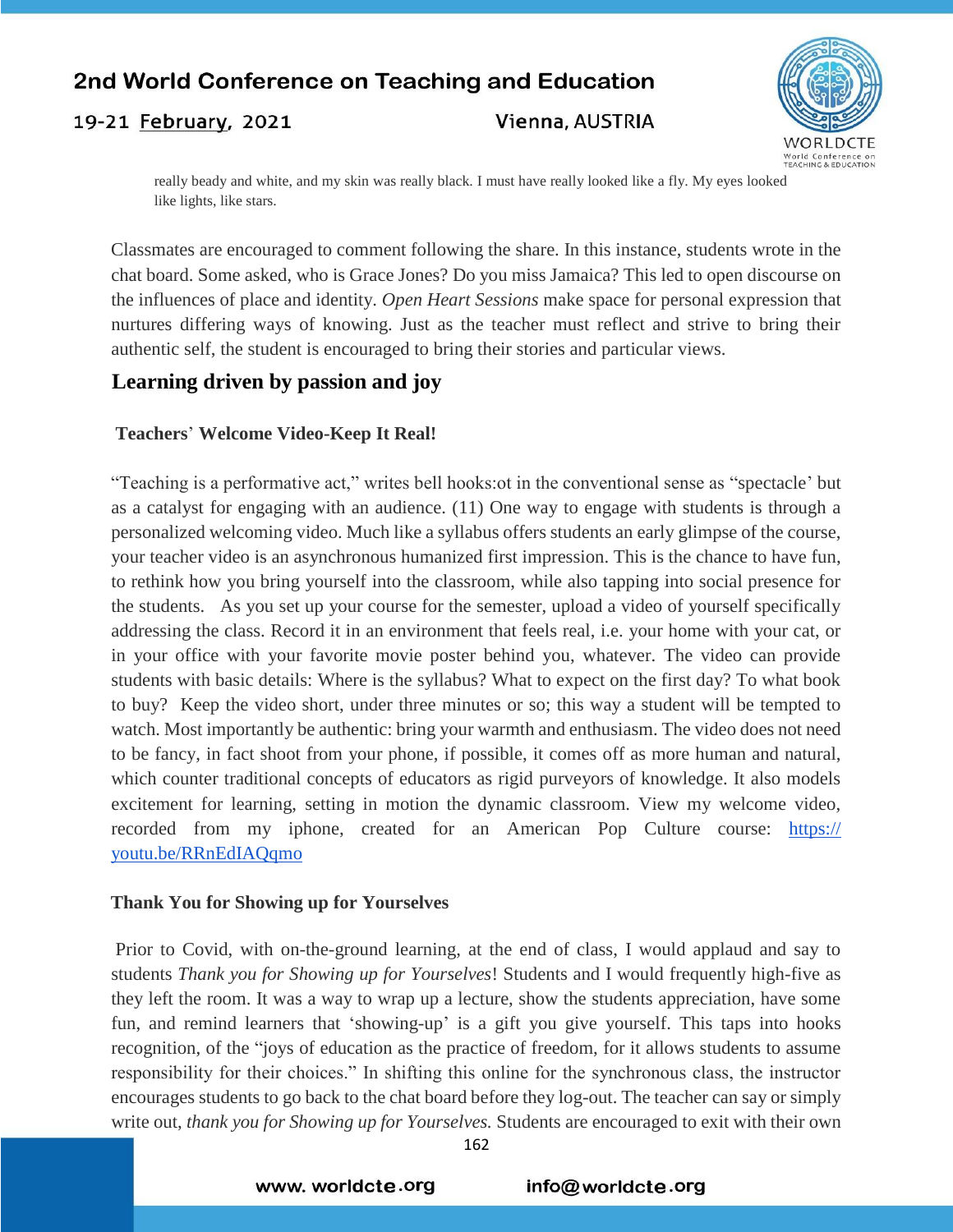19-21 February, 2021

Vienna, AUSTRIA



farewell response. As the semester progresses, this can become a community bonding experience as students frequently get more inventive with our farewells and thank-you prompts, using emojis, explanation marks or getting silly with remarks, such as my personal favorite response from a student, *thank you for showing up for the planet!* 

# **5) Check-in Meditation**

In an engaged pedagogical learning space there is "an ongoing recognition that everyone influences the classroom dynamic."This begins with the professor modeling self-care, so they can be socially present. The *Check-in Meditation* is a powerful strategy for a teacher to take a beat at the start of class, ultimately modeling self-care and humanity. This exercise was particularly useful in the Spring and Fall of 2020, when many students and faculty and myself were feeling frightened, lonely or overwhelmed. This exercise has three parts. First, while students are logging in, they are prompted to type in a one-word description, if they choose, of how they are currently feeling, emojis welcome. The instructor also types in their word. Then, as each student joins they contribute. Secondly, within the first few minutes of class, collectively the instructor and the students take time for a breathing meditation (then three-beat breaths in, hold for three beats and then breath out for three beats). The teacher reminds students that they do not have to participate in the meditation, yet are encouraged to be still. Then, the class repeats the 'check-in' prompt through chat-board. Often students will express calmer states, and or relief that they are not alone in their particular mood. This exercise has many dividends, It positions the educator as bringing their human self into the space, thus giving permission for others to do the same. It generates the tone at the beginning of class to engage within the learning space. Additionally, as the semester progresses, there is often an ongoing acknowledgment that on different days' individuals can share and exhibit an array of human feelings. This chance to see and remember our humanity and our need to care for self and others, is foundational to a truly rich engaged pedagogy.

### **Conclusion**

 This paper provides specific strategies for rebooting your online classes through the theoretical lens of engaged pedagogy. At its core, engaged pedagogy challenges rote and staid modes of teaching and top-down learning environment. It affords and makes room for educators to model their own humanity, while equally supporting the lived experiences of learners from varying social, cultural and economic positions. It is not surprising that engaged pedagogical paradigms are reflected in some of the best online practices, where the goals are to create remote learning that have high social presence and connectivity. Yet, in the economic, political and social upheaval of this moment, best practices are not enough. We as educators need to do more, not just for our students but for ourselves. This work argues that while engaged pedagogy is a forceful framework

www.worldcte.org